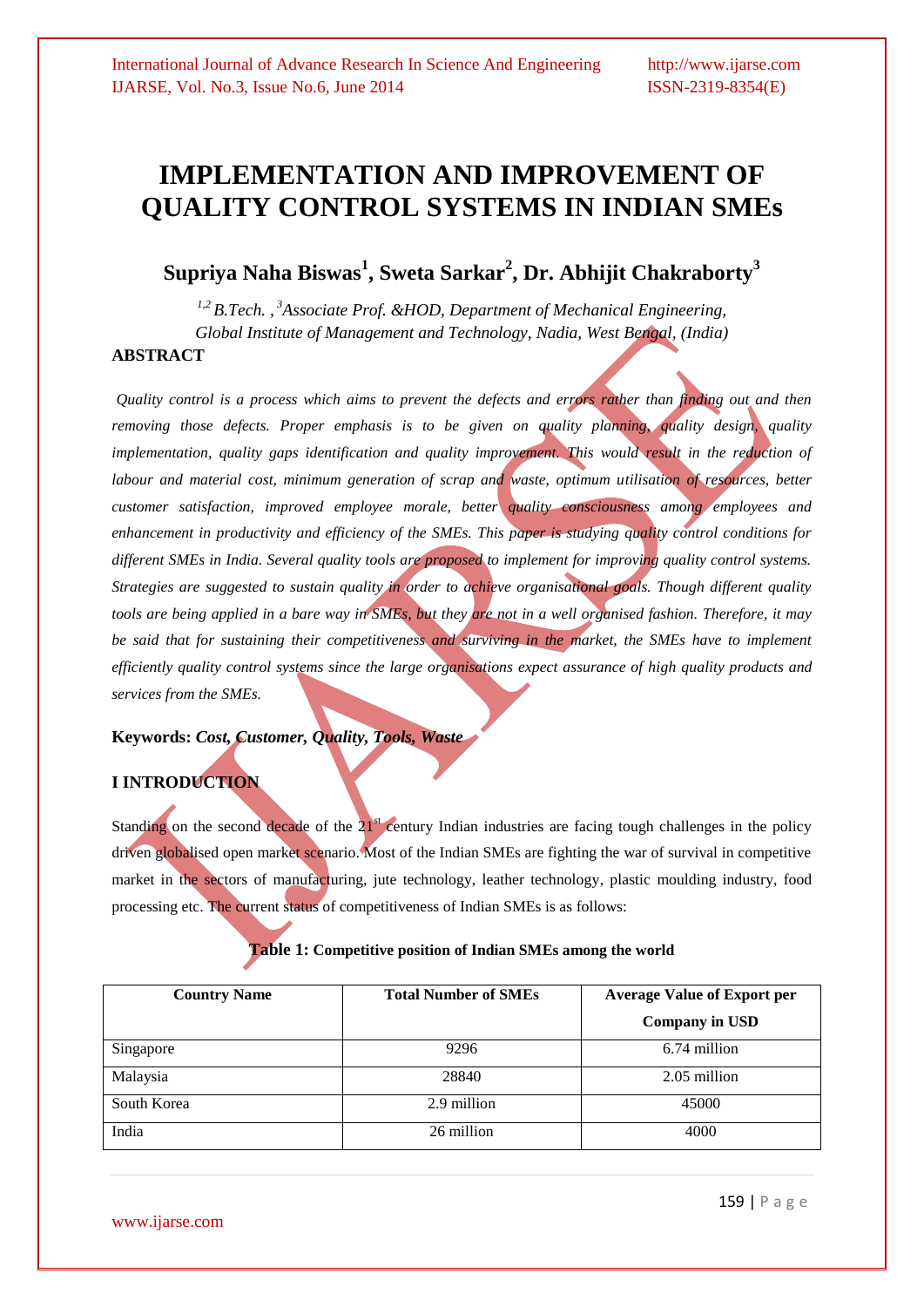Indian SMEs enjoy some potential assets as highly capable entrepreneurs and managers (we have world class Engineers and Managers who are leading some international companies worldwide), extensive industrial infrastructure (Indian SMEs are using same type of plant, machinery and technology as used anywhere else in the world), availability of skilled technical manpower in a large scale, low cost labour ( $\frac{1}{4}$  th or  $\frac{1}{5}$  th of the labour cost compared to South-East Asia, Europe or USA is paid in India) and above all abundance of natural resources (we have advantage of indigenous sources of raw materials at much cheaper rates than any other part of the world). In spite of enjoying these assets Indian SMEs are performing too poor, as shown in the above table, in global competitive market. The question is "why"?

This paper is finding the solution of the question by implementing and improving quality control systems in Indian SMEs. Quality is a concept to achieve perfection by eliminating wastes. 'Quality' is the success mantra of any industry. This paper first indentifies the problems, then analyzes them by different models and finally prescribes the possible solution depending upon the results of implementing quality tools.

#### **1.1 Literature Review**

| Name of Author(s)      | <b>Respective Year of</b> | <b>Key Findings</b>                                                             |
|------------------------|---------------------------|---------------------------------------------------------------------------------|
|                        | <b>Publication</b>        |                                                                                 |
| McAdam et al.,         | 2000                      | SMEs are considered as the backbone of economic growth in                       |
| Garengo et al.,        | 2005                      | all countries and they contribute in providing job opportunities,               |
| Singh et al.           | 2008                      | act as supplier of goods and services to large organizations.                   |
|                        |                           |                                                                                 |
| Sohail and Boon        | 2003                      | The importance of the small and medium industries will                          |
| Hoong                  |                           | become more significant as the country expands its industrial                   |
|                        |                           | base in meeting the challenges of the new millennium.                           |
| Akhavan and Jafari     | 2008                      | Small and medium enterprises are critical to the economies of                   |
|                        |                           | all countries.                                                                  |
| Fathian et al.,        | 2008                      | Small and medium enterprises are especially critical to the                     |
| Gadenne and Sharma     | 2009                      | economies of the developing countries.                                          |
| Sharma and Kodali      | 2008                      | Quality is widely recognized as one of the most important                       |
|                        |                           | disciplines/strategies<br>competitive<br>priority<br><sub>or</sub><br>for<br>an |
|                        |                           | organizational development.                                                     |
| Thassanabanjong et al. | 2009                      | SMEs are found in every sector of the economy and play a                        |
|                        |                           | vital role. They are crucial for sustained, long-term growth,                   |
|                        |                           | dynamism and employment.                                                        |
| Gadenne and Sharma     | 2009                      | SMEs are regarded as one of the main driving forces of                          |
|                        |                           | economic development, stimulating private ownership and                         |

## **Table 2: Literature review**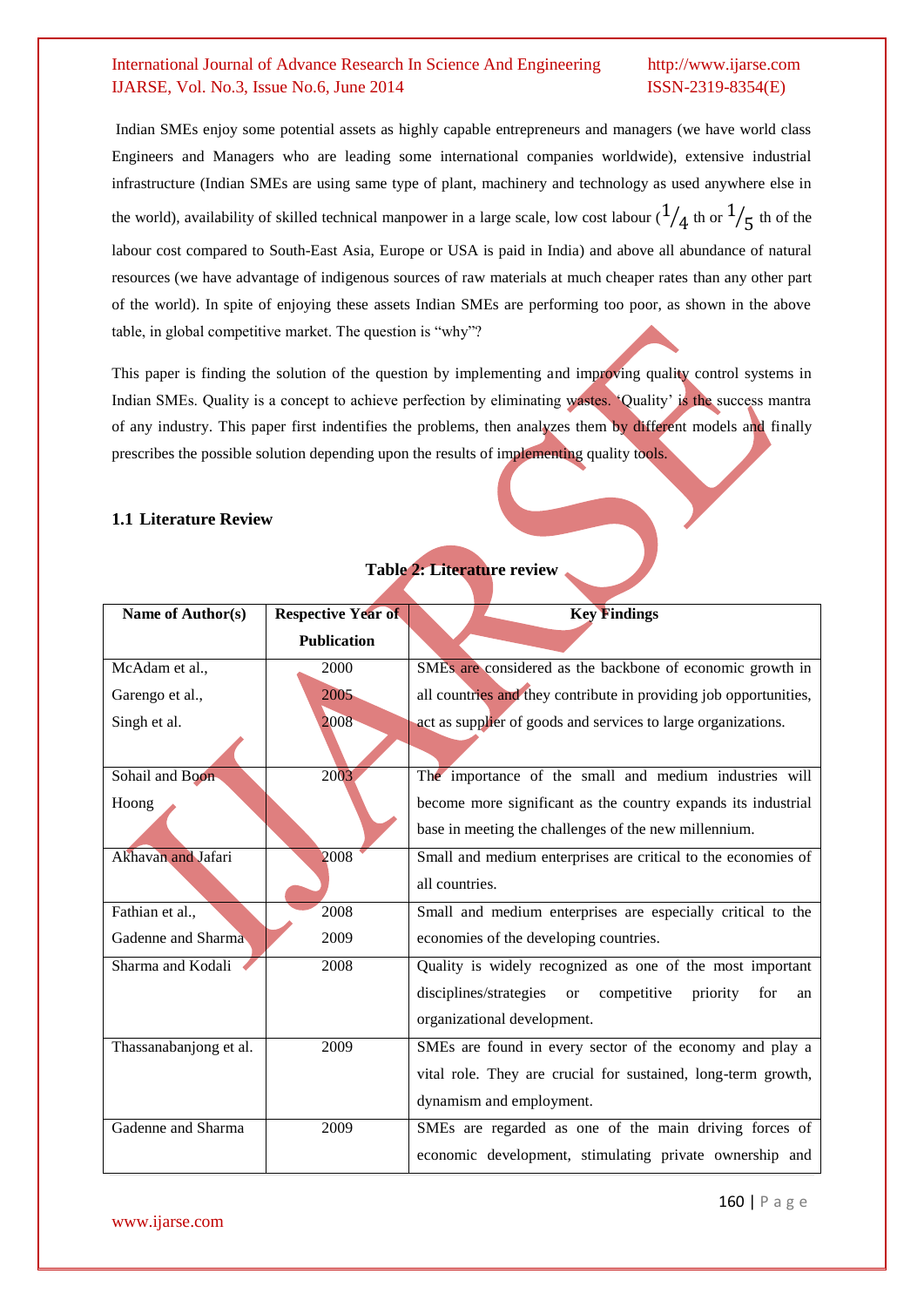|             |      | entrepreneurial skills. Application of quality management    |
|-------------|------|--------------------------------------------------------------|
|             |      | (QM) practices in small and medium enterprises has improved  |
|             |      | their overall performance by a combination of "hard" QM      |
|             |      | factors such as benchmarking and quality measurement,        |
|             |      | continuous improvement, and efficiency improvement; and the  |
|             |      | "soft" QM factors consisting of top management philosophy    |
|             |      | and supplier support, employee training and increased        |
|             |      | interaction with employees and customers.                    |
| Mirbatrgkar | 2009 | For developing economies SMEs often offer the only realistic |
|             |      | prospects for increases in employment and value added        |
|             |      | services or products.                                        |
| Singh       | 2010 | SMEs generally employ the largest percentage of the          |
|             |      | workforce and are responsible for income generation          |
|             |      | opportunities.                                               |
| Abdullah    | 2010 | There is logic and structure to high performance businesses  |
|             |      | and the application of TQM, as the award-winning companies   |
|             |      | perform better over their closest rivals.                    |

#### **1.2 Reasons For Poor Quality And Competitiveness**

After making a contribution of more than 45% in our country's GDP our SMEs are lacking considerable efficiency, good quality of products and better response to competitiveness. Some observed reasons for this lagging performance by our SMEs are enlisted below:

- Lack of interest by the Owner/CEOs in quality improvement.
- Flat organisational structure.
- Departmental focus of the company.
- Paucity of innovation.
- Inefficient system of maintenance of Plant and Machinery.
- Absence of long-term strategy.
- Poor technical discipline.
- Lack of organized system for quality improvement.
- Poor house-keeping and non-attention to various kinds of waste in the company.

Lack of involvement of CEOs in quality control is the beigest single cause for comparatively poor quality and cost competitiveness. Most CEOs consider Quality Control department as a minor functional group, and leave it to a junior manager/engineer. There is a misconception among managers particularly in small scale units that quality improvement effort affects productivity and adds extra costs, making the products non-competitive. But, a number of studies abroad and recently carried out even in India, has broken this myth and shown the opposite effect. These studies have shown that planned quality improvements not only enhances the product quality, but also results in cost savings which helps the bottom line of the company.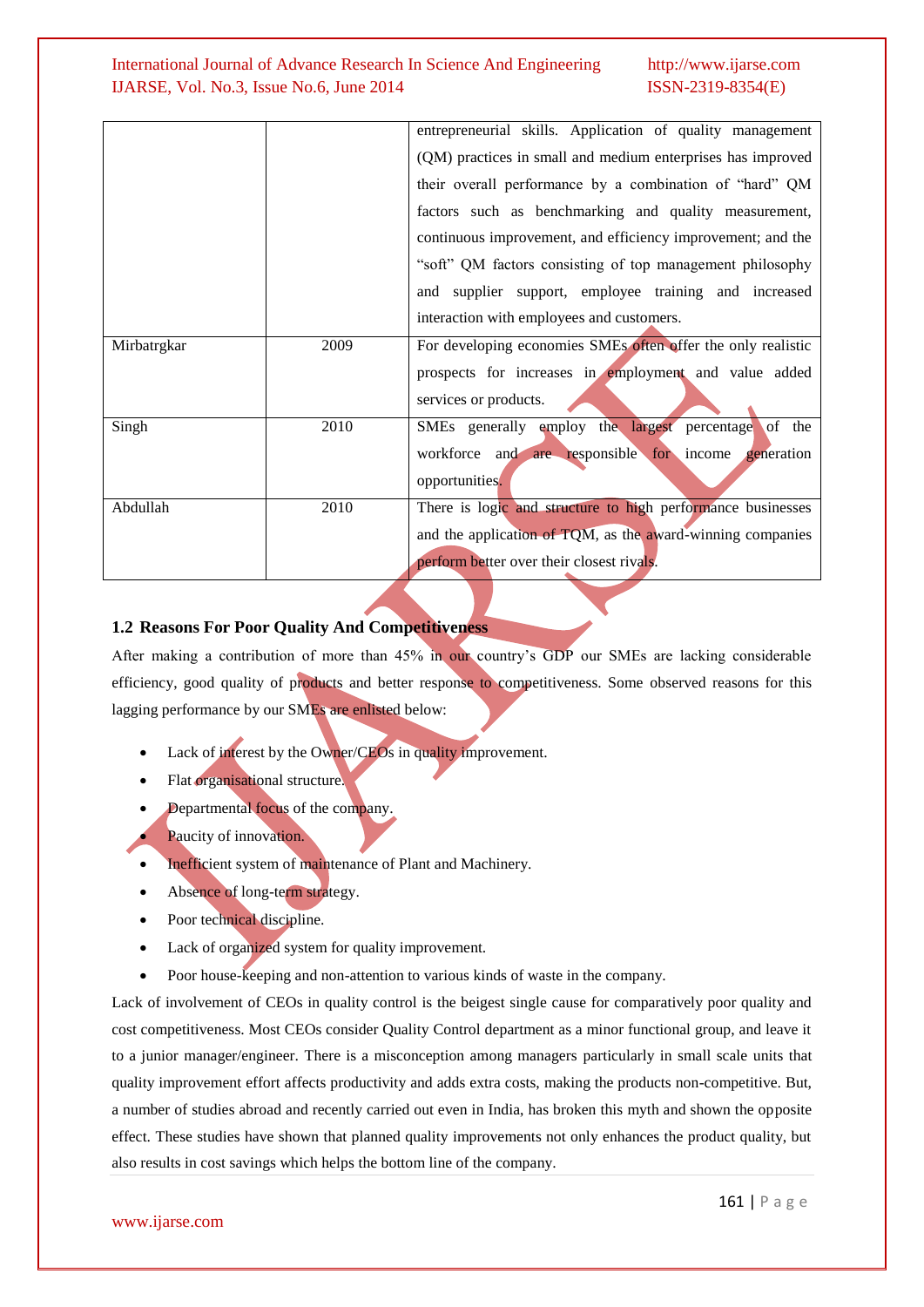#### **II METHODOLOGY**

Following are the quality improvement methods followed in the study for a Medium Scale Enterprise:

- Present plant information and previous records were collected.
- An awareness seminar was arranged for the Management and senior staff of the company on strategy for quality improvement and cost reduction.
- A diagnostic study was arranged to identify the weaknesses of the company and major areas of waste. The diagnosis also assessed rough estimate of cost of the waste due to poor quality management.
- After diagnostic study, a pilot project was taken for quality improvement and cost reduction. The scope of the project which included training of staff and working hands holding during implementation of the project was also defined.
- Actual implementation of the project was carried out by a selected team from the company.
- Results were evaluated after completion of the pilot project and the future actions were planned.

#### **III ANALYSIS OF PLANT STUDIES**

The plant was plotted into three parts for studies according to the contribution of employees: the upper management, the floor management and the general workers. All the employees were interviewed personally according to their group standard, before the implementation of pilot project. The previous performance of the enterprise was studied from past records to find out the actual quality gap in the system. From that study it was clear that the enterprise was facing survival threats from the competitive market. After the completion of the pilot project following result came out:

- Name of the company: XYZ (cannot be mentioned for permission issues).
- Location of the company: Howrah industrial belt, West Bengal, India.
- Products: Automotive cold formed components.
- Reduction in set up time: 19.43% (10 minutes 41 seconds)
- Total number of die changes per year: 320 x 12 = 3840 (in 8 presses)
- Increased availability of power presses: 745 hrs. / year
- Estimated increase in production due to reduced set up time: 357500 pcs / yr.
- Estimated increase in profitability @ Rs. 5 / pc. : Rs. 17,87,500 / year

This study was completed within 6 months.

#### **IV APPLICATION OF QUALITY TOOLS**

Depending on the detected problem it was facing, following quality tools were applied in three phases during the pilot project: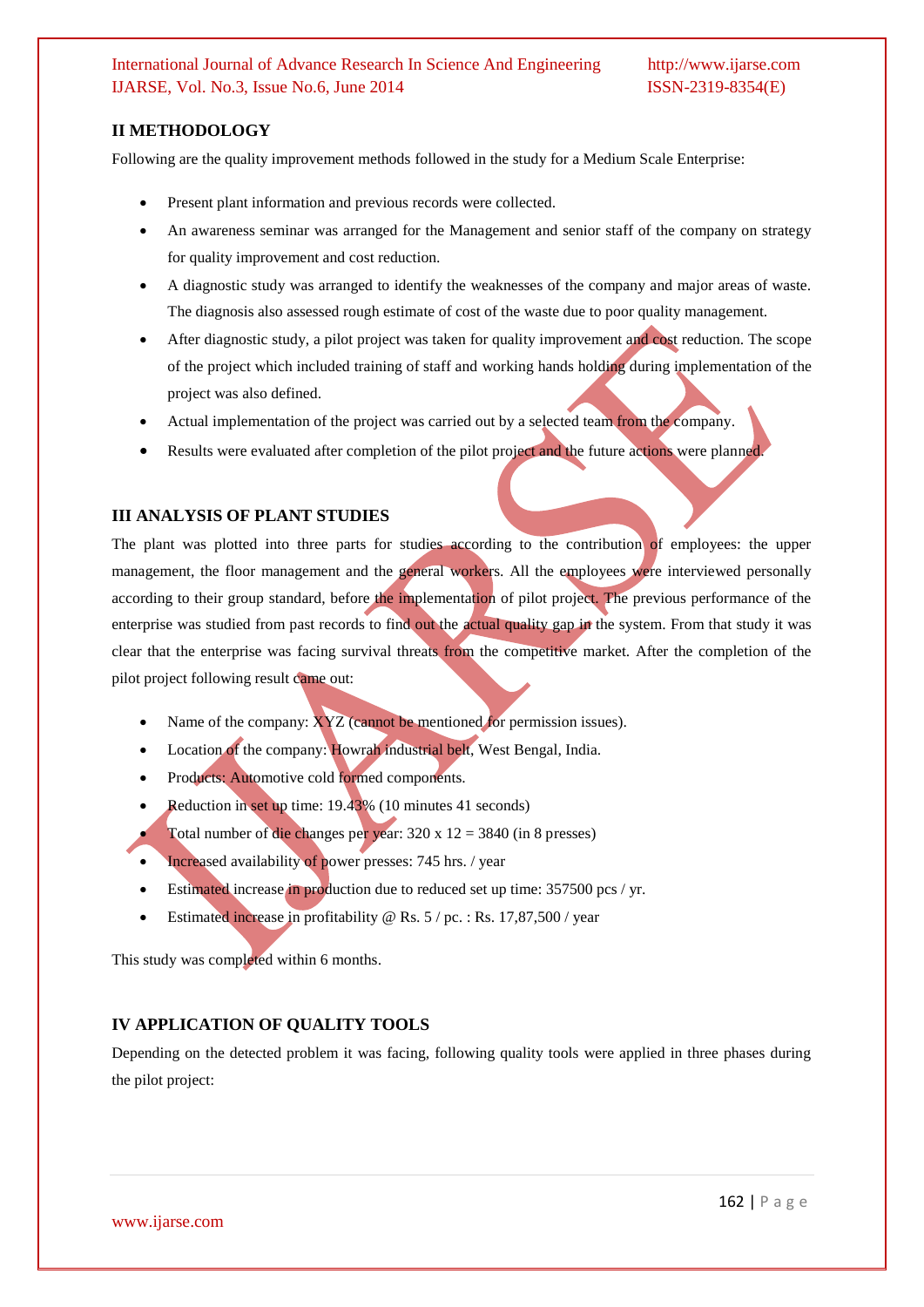| <b>Tools</b>                              | <b>Remarks</b>                                            |
|-------------------------------------------|-----------------------------------------------------------|
| <b>Tools for Phase I</b>                  |                                                           |
| Total Quality Management (TQM)            | Ensuring quality in every stage of production, instead of |
|                                           | making a lot of non-value added inspections at the end of |
|                                           | process.                                                  |
| Workplace Organisation (5S concept)       | Sort (Seiri), Set-in-Order (Seiton), Shine<br>(Seisco),   |
|                                           | Standardise (Shitsuke), Sustain (Seiketsu).               |
| Waste elimination                         | Eliminating detected non-value added activities from the  |
|                                           | system.                                                   |
| Motion study and time study               | Determining the non-value adding activities and their     |
|                                           | effect on the cycle time.                                 |
| Management training                       | Training the higher management to be skilful to           |
|                                           | implement quality practices.                              |
| Worker training                           | Training the workers to understand the significance of    |
|                                           | quality practices and their responsibilities.             |
| <b>Tools for Phase II</b>                 |                                                           |
| Job rotation                              | Changing jobs with respect to workers to avoid boredom.   |
| Cross functional team                     | Departmental barriers are eliminated and replaced with    |
|                                           | cross functional teams.                                   |
| <b>Quality circle</b>                     | Small group activities are done to sustain quality.       |
| <b>Total Productive Maintenance (TPM)</b> | Consists of a companywide equipment maintenance           |
|                                           | program that covers the equipment life cycle and requires |
|                                           | participation by every employee.                          |
| Poka-yoke                                 | Making an error proof system instead of eliminating       |
|                                           | errors at the end of a system.                            |
| <b>Tools for Phase III</b>                |                                                           |
| Customisation                             | Producing product according to customer feedback and      |
|                                           | market demand.                                            |
| <b>Obtaining ISO Certification</b>        | Ensuring the quality of the enterprise under ISO          |
|                                           | certificate.                                              |
| Continuous Improvement                    | Competing with own self to improve own performance.       |

### **Table 3: Applied quality tools according to phase**

Implementations of the recommended tools in different phases are important to achieve and sustain quality in the enterprise. Tools of Phase I are the basic tools and techniques to establish quality practice in an enterprise as well as to understand its importance. Tools of Phase II are targeting to achieve quality standards and its regular practices. Tools of Phase III are the advanced techniques to sustain quality in the organisation and progress with it. This sequential application of the quality tools has the significance of step by step change in the enterprise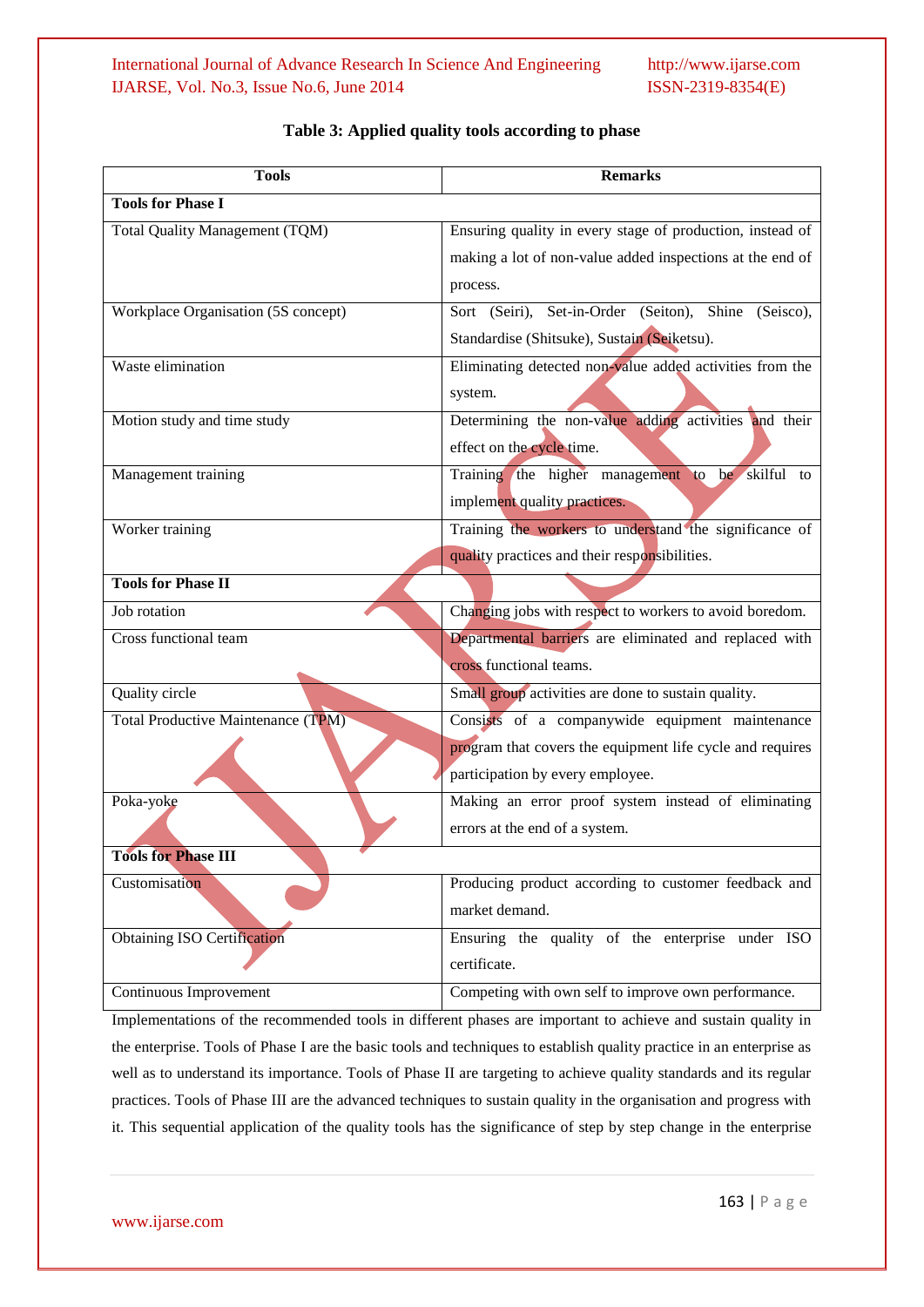toward advancement and this is the most efficient way of quality implementation as the system experiences very slow change in this method.

#### **V KEY FINDINGS AND RECOMMENDATIONS**

Most companies are managed by through various functional departments. The departments mainly focus on the criteria, based on which their performance will be judged.

| Name of                   | <b>Problems Found</b>                            | <b>Recommendations</b>             |
|---------------------------|--------------------------------------------------|------------------------------------|
| <b>Department</b>         |                                                  |                                    |
| Production                | Normally<br>concentrates<br>$_{\rm on}$          | Improve general house-keeping      |
|                           | maximising<br>the<br>quantitative                | of production area.                |
|                           | output of the product. Even when                 | Maintain proper documentation      |
|                           | there is sufficient stock of unsold              | system of standards, drawing       |
|                           | goods,<br>the<br>production<br>will              | and specifications.                |
|                           | continue.                                        | Establish<br>Process<br>Planning   |
|                           | will<br>They<br>tend<br>$\mathsf{to}$<br>approve | section for developing process     |
|                           | deviations in the specifications                 | procedure, Develop tools. Jigs &   |
|                           | which may have some impact on                    | fixtures.                          |
|                           | product quality<br><b>or</b><br>continue         | Conduct<br>capability<br>process   |
|                           | production even when some                        | studies of important machines.     |
|                           | specified process conditions are                 | Institute process controls<br>to   |
|                           | not fully complied with.                         | ensure that products conform to    |
|                           |                                                  | specifications.                    |
|                           |                                                  | Ensure proper maintenance of       |
|                           |                                                  | plant and machinery.               |
| <b>Materials Handling</b> | Focuses on saving the cost of                    | Establish<br>vendor<br>evaluation  |
| and Equipment             | purchased<br>material<br>by                      | system and their empanelment.      |
| Maintenance               | pressurising the vendors.                        | Developing specifications and      |
|                           | The vendor may accept the order                  | acceptance criteria to be given to |
|                           | at lower price, because he may be                | the vendor with orders.            |
|                           | short of orders at that time.                    | Arranging proper inspection of     |
|                           | However since he is not getting                  | incoming material through QA       |
|                           | much margin on this order, he                    | group.                             |
|                           | will give it a low priority and                  | Carryout<br>annual performance     |
|                           | there is a strong possibility of                 | evaluation of vendors.             |

#### **Table 4: Findings and recommendations of the study**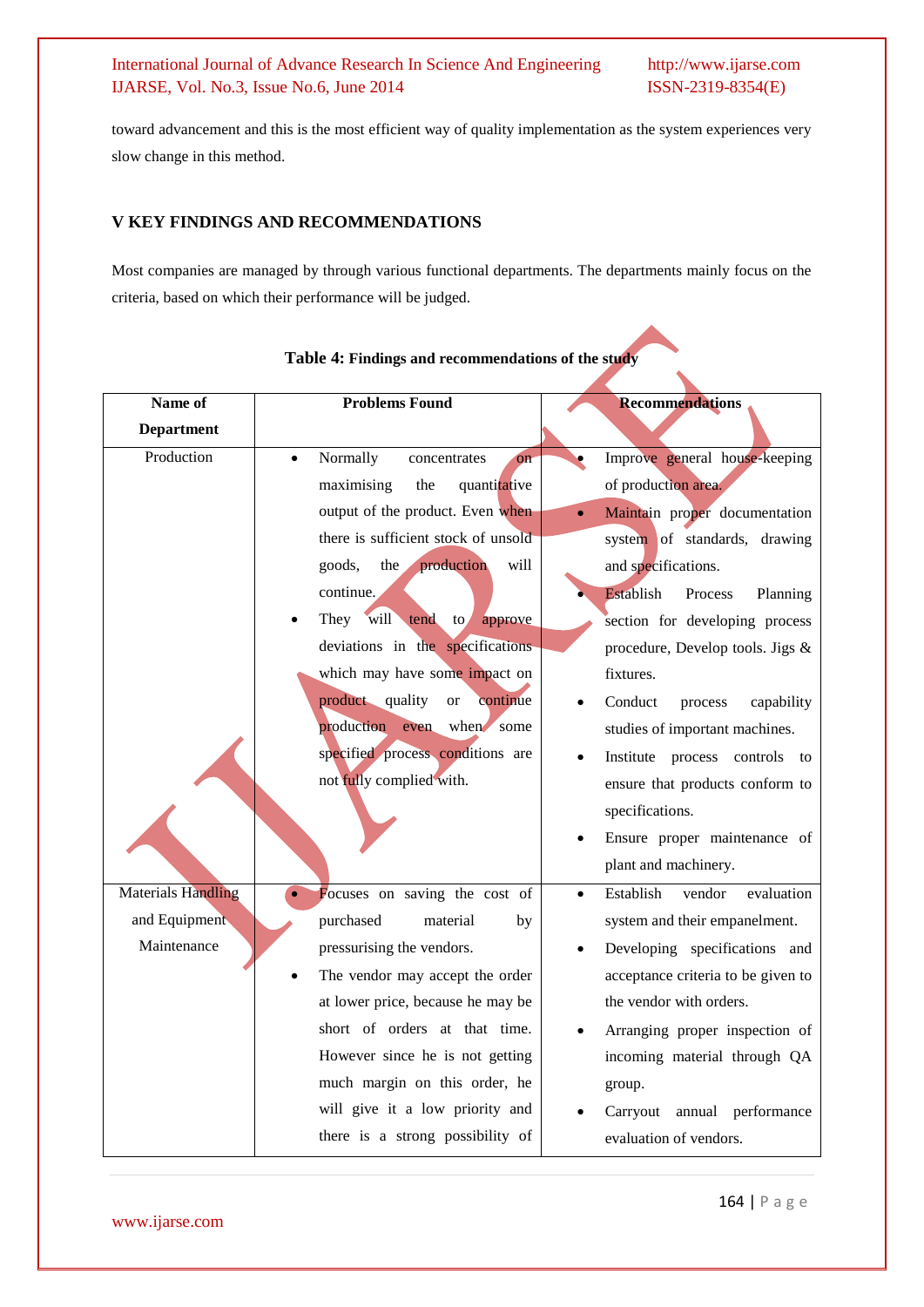|                        | delayed supplies, which may                | Planning<br>optimum<br>inventory    |
|------------------------|--------------------------------------------|-------------------------------------|
|                        | result in stoppage of production           | level<br>shortening<br>by<br>the    |
|                        |                                            |                                     |
|                        | or buying the part on emergency            | procurement cycle.                  |
|                        | basis by paying a higher price.            | Proper storage and maintenance      |
|                        | Both eventualities may cost more           | of procured martial.                |
|                        | than the anticipated savings due           |                                     |
|                        | to lower purchase price, thus              |                                     |
|                        | eating into profitability.                 |                                     |
|                        | Normally<br>Equipment<br>of                |                                     |
|                        | Maintenance department is not              |                                     |
|                        | given its due importance.                  |                                     |
|                        | Generally there is a tendency that         |                                     |
|                        | if a manager is not dynamic                |                                     |
|                        | enough to get higher production,           |                                     |
|                        | he is shunted to maintenance.              |                                     |
|                        | Because of his low profile, he             |                                     |
|                        | may not be able to arrange                 |                                     |
|                        | resources or money to ensure               |                                     |
|                        | planned preventive maintenance,            |                                     |
|                        | which may need to shut down of             |                                     |
|                        | some machines affecting overall            |                                     |
|                        | production schedule and waste              |                                     |
|                        | due to idle machines.                      |                                     |
| <b>Quality Control</b> | This department is mainly responsible for: | Inspection of incoming martial,     |
|                        | inward<br>Carrying<br>goods<br>out         | in-process inspection and final     |
|                        | inspections, stage inspection and          | inspection and then generating      |
|                        | final inspection.                          | data on trend of rejections for the |
|                        | Monitoring process control in              | information of the management.      |
|                        | production processes.                      | Checking<br>effectiveness<br>of     |
|                        | Carrying<br>out<br>various<br>tests        | process control.                    |
|                        | required in their laboratory.              | Assisting production in analyses    |
|                        | Very rarely it takes up quality            | of processing defects to find the   |
|                        | improvement project or analyzing           | root causes and taking corrective   |
|                        | the causes of defects occurring in         | actions.                            |
|                        | the production.                            | Determining the cost of poor        |
|                        |                                            | quality in the company in           |
|                        |                                            | financial terms and submission      |
|                        |                                            | of report to the management.        |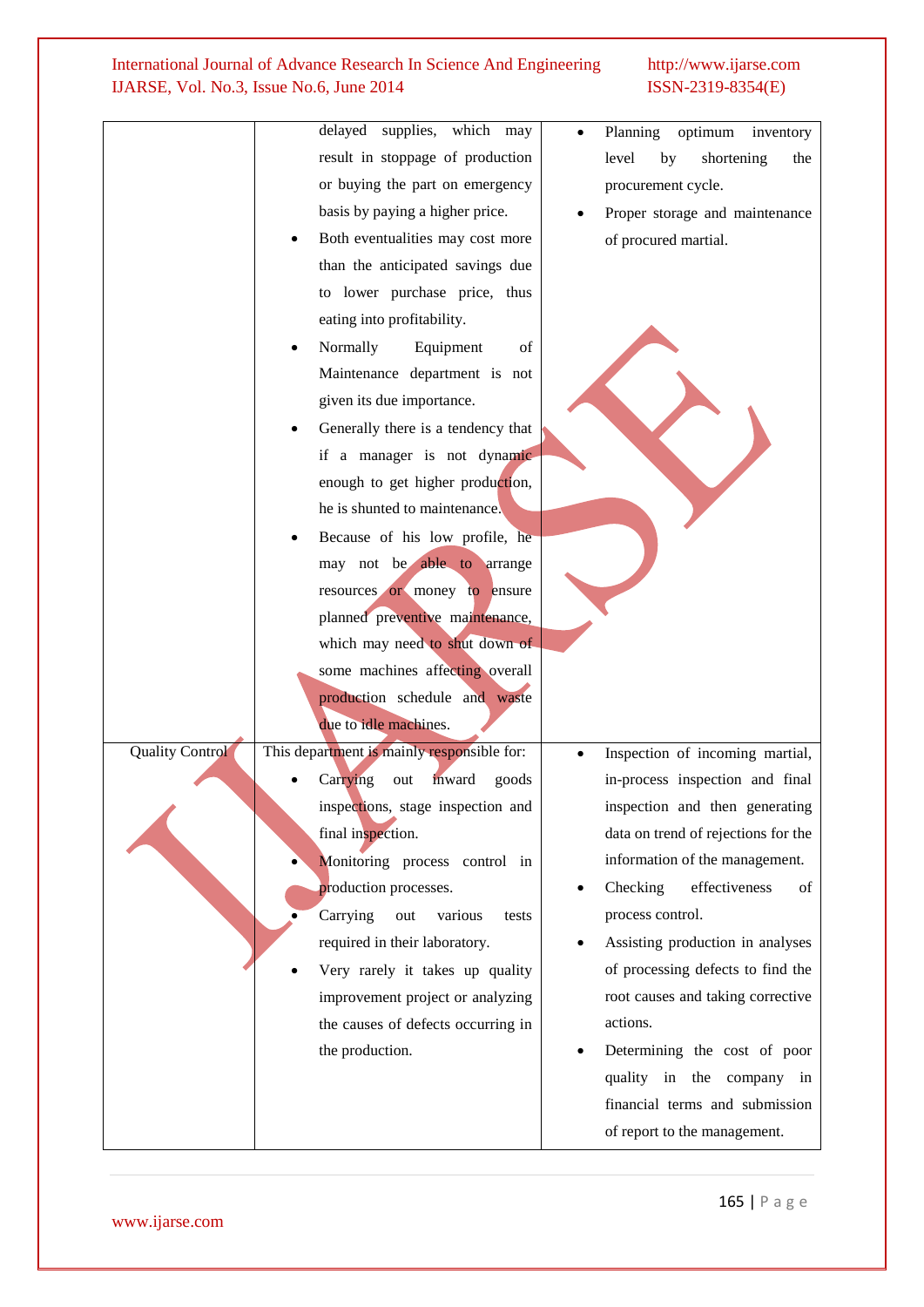| Marketing | Focus on marketisation.<br>Normally<br>concentrates<br>on                 |
|-----------|---------------------------------------------------------------------------|
|           | fulfilling or even exceeding their<br>Keep balance between order          |
|           | allotted targets by giving all kinds<br>time and delivery time to control |
|           | of incentives and concessions<br>inventories.                             |
|           | within the power of the marketing<br>Maintain regular communication       |
|           | executives.<br>with other departments.                                    |
|           | Sometimes,<br>they<br>may<br>even                                         |
|           | promise tight delivery schedule to                                        |
|           | get a large order. This may                                               |
|           | necessitate the Production to put                                         |
|           | personnel on overtime or resort to                                        |
|           | emergency purchase of material                                            |
|           | at higher cost.                                                           |
|           | Such orders may cause loss to the<br>$\bullet$                            |
|           | company rather than profit.                                               |
|           |                                                                           |

#### **VI QUALITY MANAGEMENT MAPPING FOR SMEs**

A perfect mapping should be done to sustain quality in the SMEs. To implement and keep quality practices in the SMEs the application field should be understood well. By following an exact and effective roadmap we can ensure the achievement of quality practice for SMEs.



#### **Figure 1: Quality Control Diagram for Indian SMEs**

In general, the production systems for SMEs are a simple straight line method to be followed and some traditional steps are taken sometimes to detect defects at the end of the process. But in fact these methods are insufficient to produce quality products and services. Fig. 1 describes a diagram, which can be treated as a mapping plan for Indian SMEs to sustain quality. In a production system, design, process planning, manufacturing and inspection are the most significant steps to be considered to control quality of the entire system. We divided the entire system in three major operational parts in our diagram, i.e. product specification,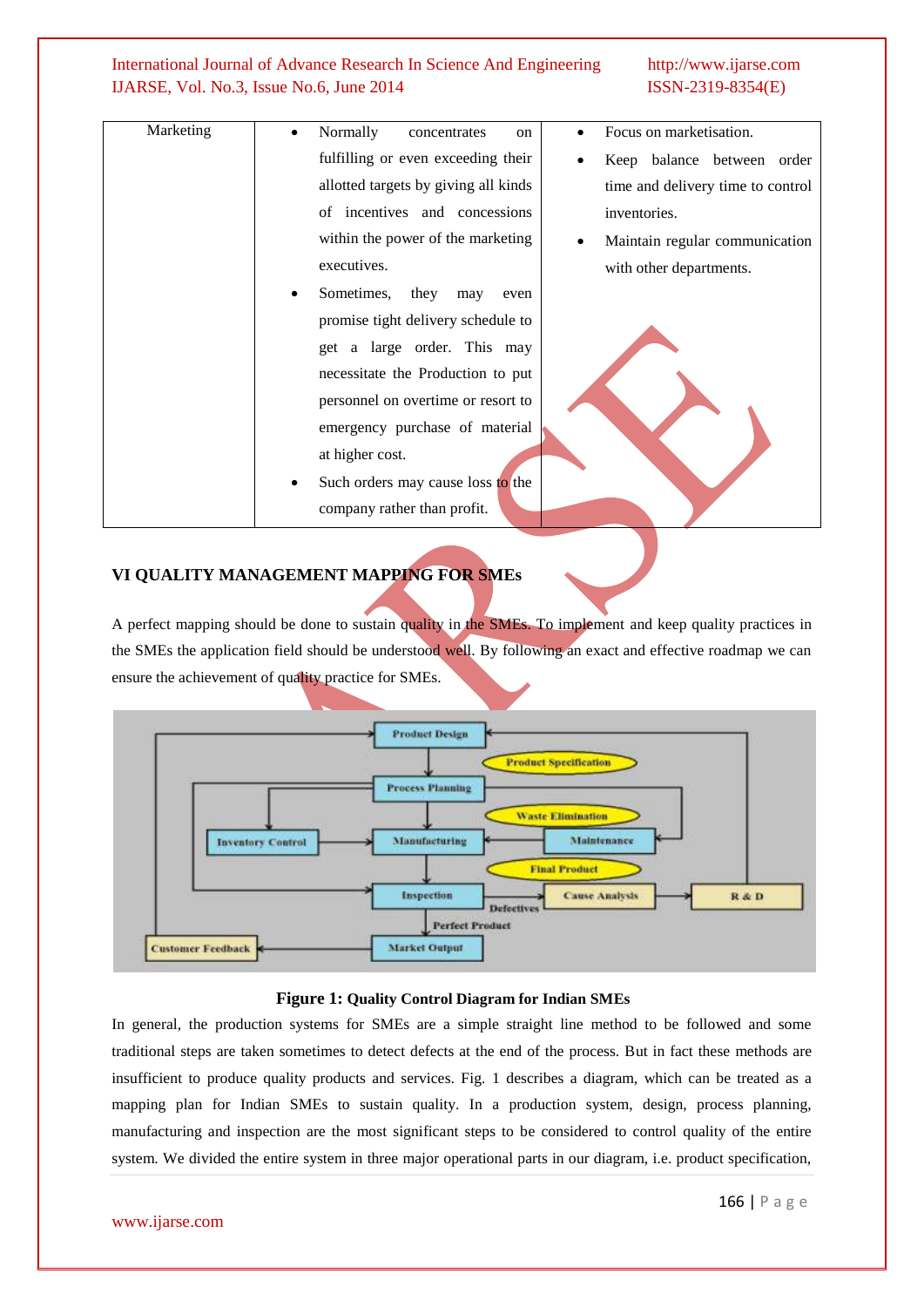waste elimination and final product output. Planning and application of different quality tools should be done in these particular areas of a production system to achieve better quality control and optimum output.

#### **VII CONCLUSIONS**

To stimulate processes of qualitative growth in SMEs, this study investigated the application and effectiveness of basic and advanced quality management tools in Indian firms. The results highlighted that most managers still are experiencing low levels of quality management implementation and they do not recognize the need to compete in the pursuit of modern technologies. This could be due to major problems to SMEs such as knowledge deficiency, human and financial resource limitation, product design and development capability, training infrastructure and networking. There is a growing need for advanced and codified quality managerial practices. SMEs in India are expected to transcend from their present state through training and skill development, in order to undertake a more important role in supporting the requirements of India's industrialization process.

#### **REFERENCES**

#### **Journal Papers**

- [1]. McAdam R. & Kelly M. 2002, "A business excellence approach to generic benchmarking in SMEs", *Benchmarking: An International Journal*, vol. 9, no.1, pp. 7-27.
- [2]. McAdam, R., Stevenson, P. & Armstrong, G. 2000, "Innovative change management in SMEs: beyond continuous improvement", *Logistic Information Management*, vol. 13, no. 3, pp. 138-149.
- [3]. Singh, R.K., Garg, S.K. & Deshmukh, S.G. 2008, "Strategy development by SMEs for competitiveness: a review", *Benchmarking; An International Journal*, vol. 15, no. 5, pp. 525-547.
- [4]. Singh, R.K., Garg, S.K. & Deshmukh, S.G. 2010, "The competitiveness of SMEs in a globalized economy Observations from China and India", *Management Research Review*, vol. 33, no.1, pp. 54-65.
- [5]. Sohail, M.S. & Boon Hoong, T. 2003, "TQM practices and organizational performances of SMEs in Malaysia", *Benchmarking: An International Journal*, vol. 10, no.1, pp. 37-53.
- [6]. Akhavan, P. & Jafari, M. 2008, "Towards learning in SMEs: an empirical study in Iran", *Development and Learning in Organizations*, vol. 22, no. 1, pp. 17-19.
- [7]. Fathian, M., Akhavan, P. & Hoorali, M. 2008, "E-readiness assessment of non-profit ICT SMEs in a developing country: The case of Iran", *Technovation*, vol. 28, no. 9, pp. 578-590.
- [8]. Gadenne, D. & Sharma, B. 2009, "An investigation of the hard and soft quality management factors of Australian SMEs and their association with firm performance", *International Journal of Quality & Reliability Management*, vol. 26, no. 9, pp. 865-880.
- [9]. Thassanabanjong, K., Miller, P. & Marchant, P. 2009, "Training in Thai SMEs", *Journal of Small Business and Enterprise Development*, vol. 16, no. 9, pp. 678-693.